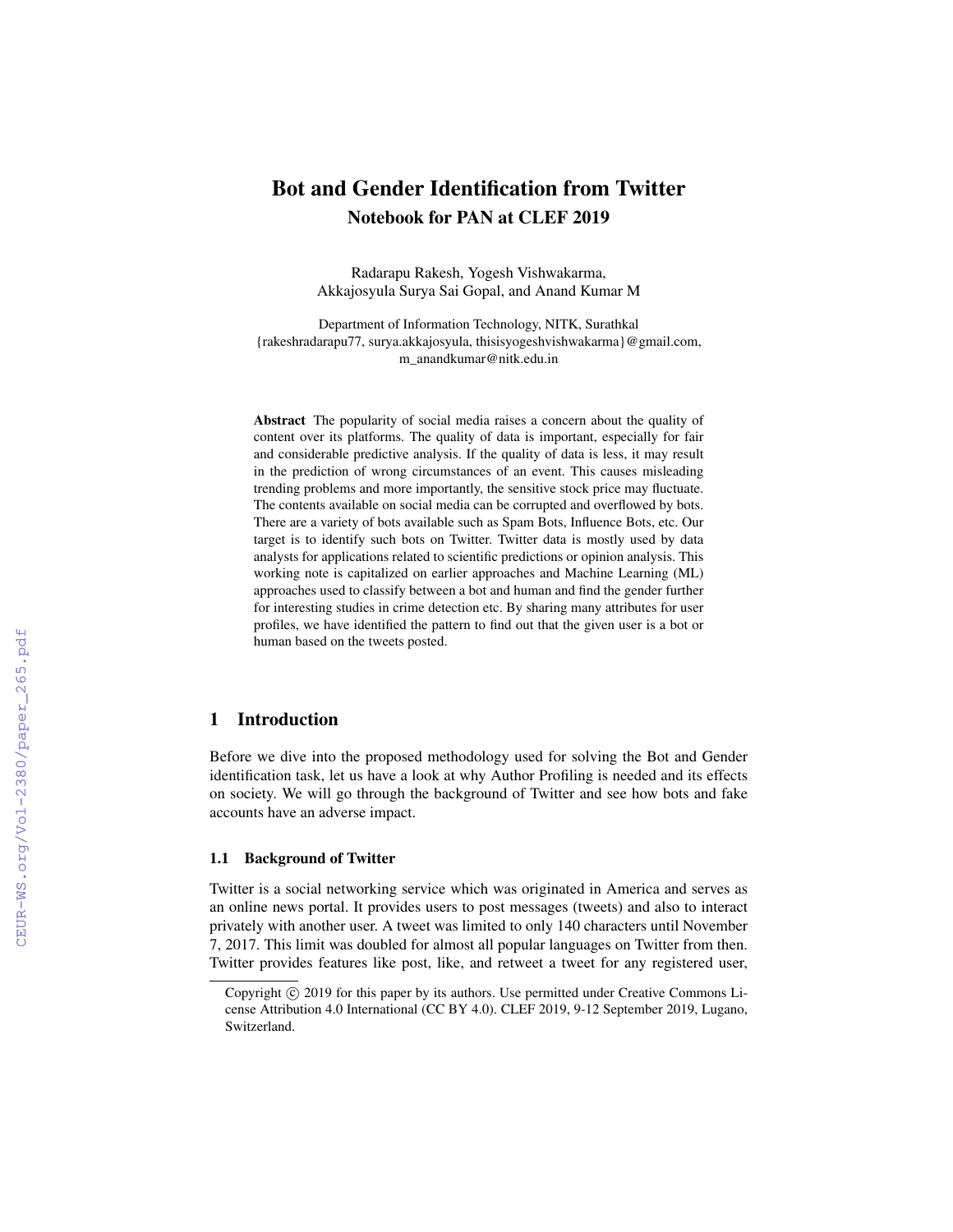while those unregistered can only read. Twitter can be accessed through the web and an application is provided for the convenience of smartphone users. Twitter, Inc. has its headquarters in San Francisco, California, and spreads across the world with more than 25 offices [\[4\]](#page-6-0). Twitter took birth in March 2006 and Jack Dorsey, Noah Glass, Biz Stone, Evan Williams were the ones who came up with this revolutionary platform [\[5\]](#page-6-1). It gained popularity within no time since its launch in July of that year. By 2012, around 1.6 billion search queries per day were handled by Twitter with more than 100 million users posting around 340 million tweets a day. As of 2016, the monthly active users count raised to more than 319 million. With debates and news covering politics of the United States, it has been a hot-bed ever since 2015. Twitter was the largest source of breaking news on the day of the U.S. presidential election. Around 40 million tweets were sent by 10:00 p.m. (Eastern Time) that day regarding the elections. It provided the information on Brett Kavanaugh's Supreme Court nomination [\[1\]](#page-6-2) [\[9\]](#page-6-3) and the 2018 midterm elections of the United States [\[2\]](#page-6-4).

#### 1.2 Impact of Bots on Twitter

Nowadays the presence of bots over Twitter has increased rapidly. Even though Twitter has anti-spam policies, the bots can bypass them easily. Bots are easy to implement by anyone who has basic knowledge on that domain. Some bots react to a particular keyword which is more likely related to a trending topic. Some bots randomly tweet predefined statements or phrases. In some other cases, the bots are designed to highlight a popular entity like an anime character, historic icon, celebrity characters, etc based on the popular phrases related to the fields. In addition to them, some bots are not fully automated (in other words we can say fake accounts). According to studies [\[18\]](#page-7-0), around 7 of the followers of a Twitter account are fake. Some studies [\[19\]](#page-7-1), though less scientific put that number as high as 35 percent. To solve all these problems Twitter has sued suppliers of fake accounts to shut down them.

Recently some politicians have been accused of buying influence on social media. These are a few popular Japanese bots used for authorized purposes [\[3\]](#page-6-5):

- Snoopy (@SNOOPYbot)
- Nagato FakeBot (@NagatoFakeBot)
- Moomin (@moominvalley)
- Peter Drucker (@DruckerBOT)
- Random phrases (@kotobabot)

### 2 Literature Survey

Now, let us take a look at the work done earlier and the studies related to our proposed Author Profiling task. Twitter bots are becoming ubiquitous. They are increasingly growing and becoming more creative.

– Studies show that 16 percent of user accounts have the possibility of being automated  $[18]$ .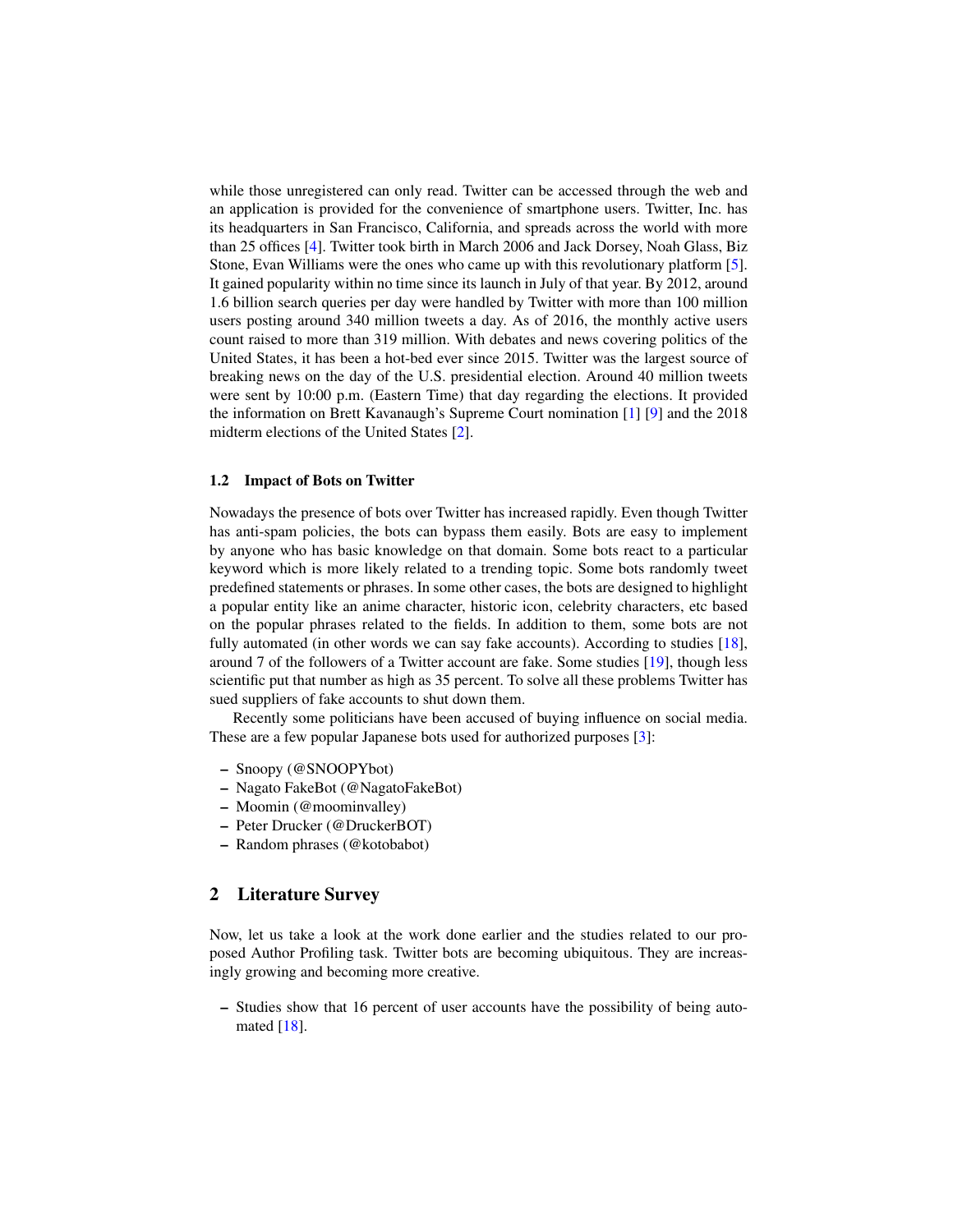- A study [\[10\]](#page-6-6) reveals that 10.5 percentage of accounts are bots, and around 36.2 percentage categorized as "cyborgs" ("Human Assisted Bots").
- Studies say that a majority of bots lead to "follow-spam" (making a profile as spam by its bot followers) for Twitter users [\[18\]](#page-7-0).
- It may serve as a follow back request, as mentioned by Mowbray in his 'The Twittering Machine' [\[10\]](#page-6-6).
- According to Lotan [\[6\]](#page-6-7), the bots may be deployed to have a big number of followers for a user who pays a good amount for these fake followers just to raise popularity.
- Many bots declare themselves as "automated" and manipulate news feed updates, blog updates, images and video updates with their benign tweets (Ex: Chu, Gianvecchio, Wang, and Jajodia, 2012, p. 812) [\[18\]](#page-7-0).
- Twitter is also thinking of using automated bots for various purposes. For example, the account @MagicResend analyzes its followers' Twitter activities and sends the analyzed data which can help in identifying the fake accounts [\[6\]](#page-6-7).
- 'BotOrNot' is a project which determines the probability of an account being a bot based on machine learning techniques [\[7\]](#page-6-8).
- Other methods of analyzing accounts that were automated have found lower evidence of bot given the verified accounts and for accounts with a high number of followers [\[17\]](#page-6-9).
- Recently a Twitter bot challenge was conducted by DARPA [\[7\]](#page-6-8) that aims to identify 'Influence Bots', which are promoting discussions regarding terror activities by ISIS, etc. [\[11\]](#page-6-10).
- The paper [\[19\]](#page-7-1) proposed gender identification in Russian Tweets with different classical ML classifiers, namely Logistic regression (LR), Support Vector Machine (SVM).
- PAN 2017 Author Profiling Task [\[15\]](#page-6-11) discusses an overview of various approaches based on a deep neural network (DNN) and machine learning. However, deep learning could not outperform traditional machine learning models.
- PAN 2018 Author Profiling Task [\[14\]](#page-6-12) describes an overview of gender identification from a multimodal perspective, where texts but also images are given as data set.

# 3 Problem Statement

Bots on social media create influence on the users for commercial, political or ideological purposes by posing as humans. For example, consider when we are shopping we usually check the rating of the product and the number of ratings, taking this as an advantage the bots will rate the product and change the view of the product (positively or negatively). The bots on social media can directly tilt the fate of politics which makes them an even greater threat (for reference see Brexit referendum [\[8\]](#page-6-13) or US Presidential elections [\[2\]](#page-6-4)). This influence made the German political parties reject the use of bots in their election campaign. In other ways, bots are well known for spreading rumours or fake news. With these major threats, the identification of the bots on social media using Author Profiling raised its importance from various domains like marketing, forensics, and security. The aim is to find whether the author is human or bot and if the author is human we have to further classify gender (male or female) based on the tweets given.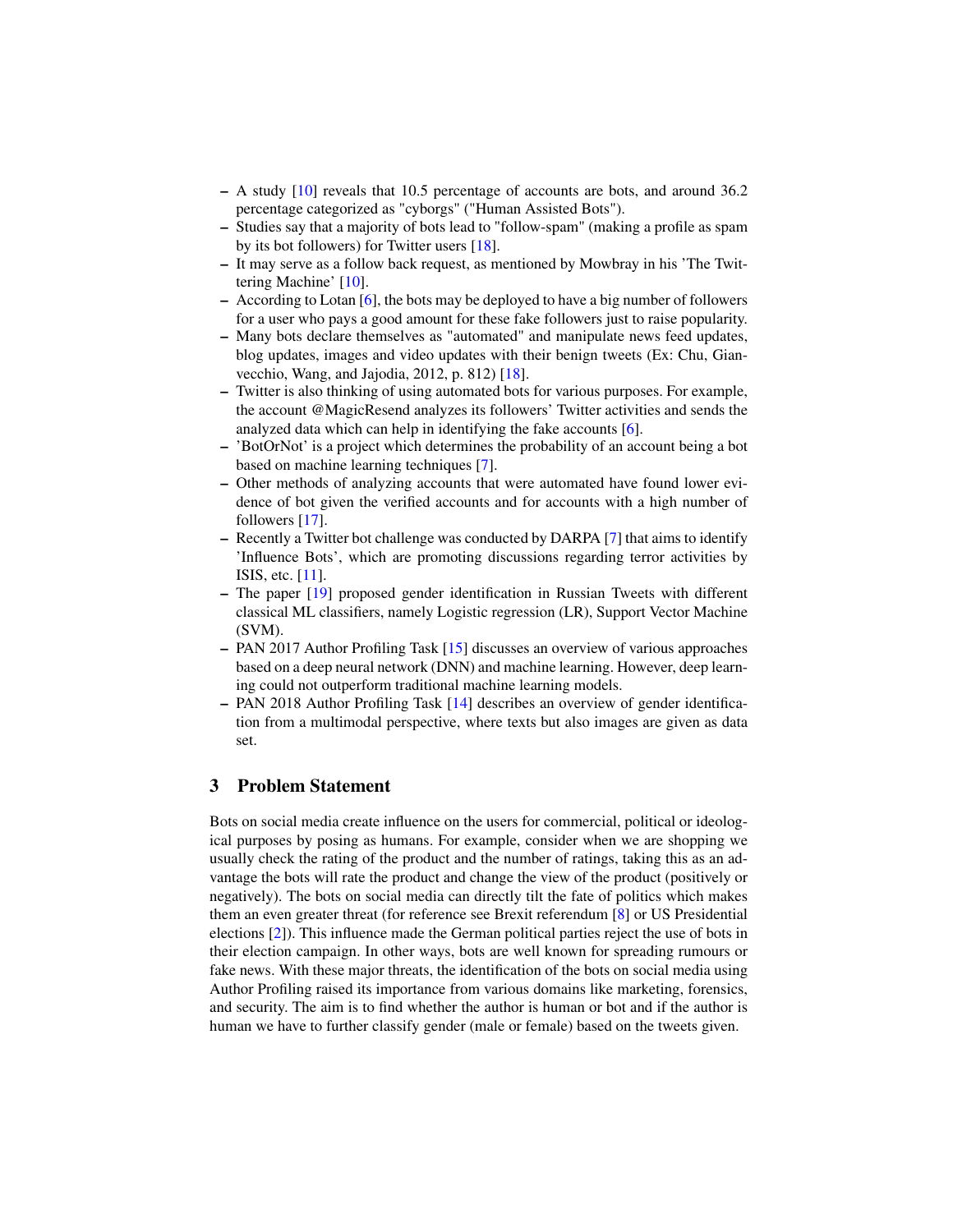### 4 Proposed Methodology

In this section, we will see the data set description and methodology used to build our proposed model and its parameters.

#### 4.1 Data set Description

The training data set of the English author profiling task at PAN 2019 consists of XML files each corresponding to a unique author (Twitter user) and there are a total of 4,119 files and a validation set contains 1240 XML files.

- An XML file for each author (Twitter user) with a total of 100 tweets. The name of the XML file is a unique id that corresponds to the author.
- A truth.txt file that contains a list of these author-ids and the truth about gender.
- The truth file gives the author-id, truth for the human/bot and bot/male/female as well.

#### <span id="page-3-1"></span>4.2 Pre-processing of Data set

For pre-processing of text, we are using the NLTK library to create a TweetTokenizer, TreeBankTokenizer, etc to perform tokenization and some other procedure using regex and identified the emoticons and renamed them with negative and positive emojis to generalize the emojis used. We are using the following pre-processing steps as shown in Figure [1.](#page-3-0)

#### 4.3 System Architecture

The task is to find the gender from a given set of tweets - is it a bot or a human, further a male or a female, in case of a human. For this, we have used the sequential neural network classifier which is fed with 'max-num' frequent words, this sequence is then analyzed to predict the gender. We have also used Linear SVM as a learning algorithm that is used for solving multi-class classification problems from large data sets. Figure [2](#page-4-0) gives an idea of our proposed methodology.

```
linefeeds(\n)-----------> <LineFeed>
end of the tweet(.) ----> <EndOfTweet>
Upper and lower case --->lower case
URLs --------------------><URLURL>
@name mentioned --------><Username Mentioned>
Ignoring n-gram
Trimming the consecutive reapeated char (more than 3)---->(exact 3)
Using TfidfVectorization for ignoring punctuation
```
<span id="page-3-0"></span>Figure 1. Pre-processing of Data set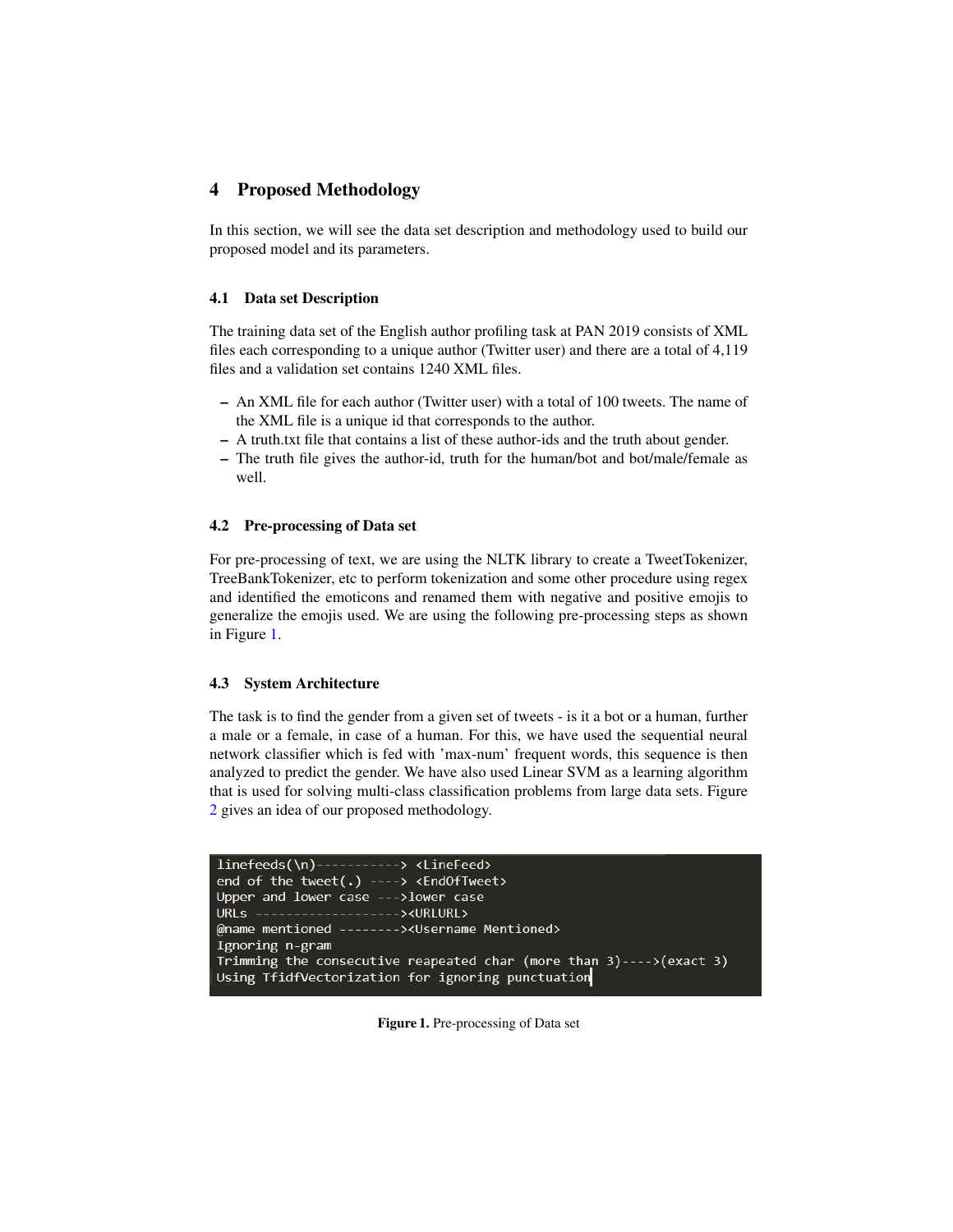We are using vectorize pipeline i.e., we obtained vectors as a pipeline of word and character n-grams. We performed (with using two methods: manually and the scikitlearns grid search function) several hyper-parameter tuning experiments for best parameter values. Finally, we combined the training and validation data and tuned the parameters manually for performing cross-validation. We considered only the English data set for the shared task, but the model can be extended to or implemented on other language data sets as well. We experimented with different features and the final model contains the following n-grams features in it:

- Word unigrams, bigrams, and trigrams.
- Character (3,5)-grams.
- Term frequency-inverse document frequency (tf-idf) weighting.
- Use of LSA to perform dimensional reduction on n-grams.

In Latent Semantic Analysis (LSA), Linear dimensionality reduction was done using truncated Singular-Value Decomposition (SVD), using the TruncatedSVD function from the scikit-learn library.



<span id="page-4-0"></span>Figure 2. Concept Diagram

Let us look at the detailed steps and parameters we have tried in the two approaches. One was with neural networks using the 'keras' library. We used three 'dense' layers with 1024, 512, 3 neurons at the corresponding levels, with the activation functions like 'relu', 'sigmoid' and 'softmax'. We used the 'Tokenizer' from keras to prepare the input, which is an index array. The other approach is using 'LinearSVC' itself, but with a different pre-processing. We used the regular expression matching to find typical character sequences that are used as emojis, user-mentions, URLs, etc. and gave them a positive/negative score based on the relevance with the tweet. These two approaches also gave us significant cross-validation results, as shown in Table [1.](#page-5-0) So, we combined these pre-processing, added a few more as mentioned previously in section [4.2](#page-3-1) and made our final model.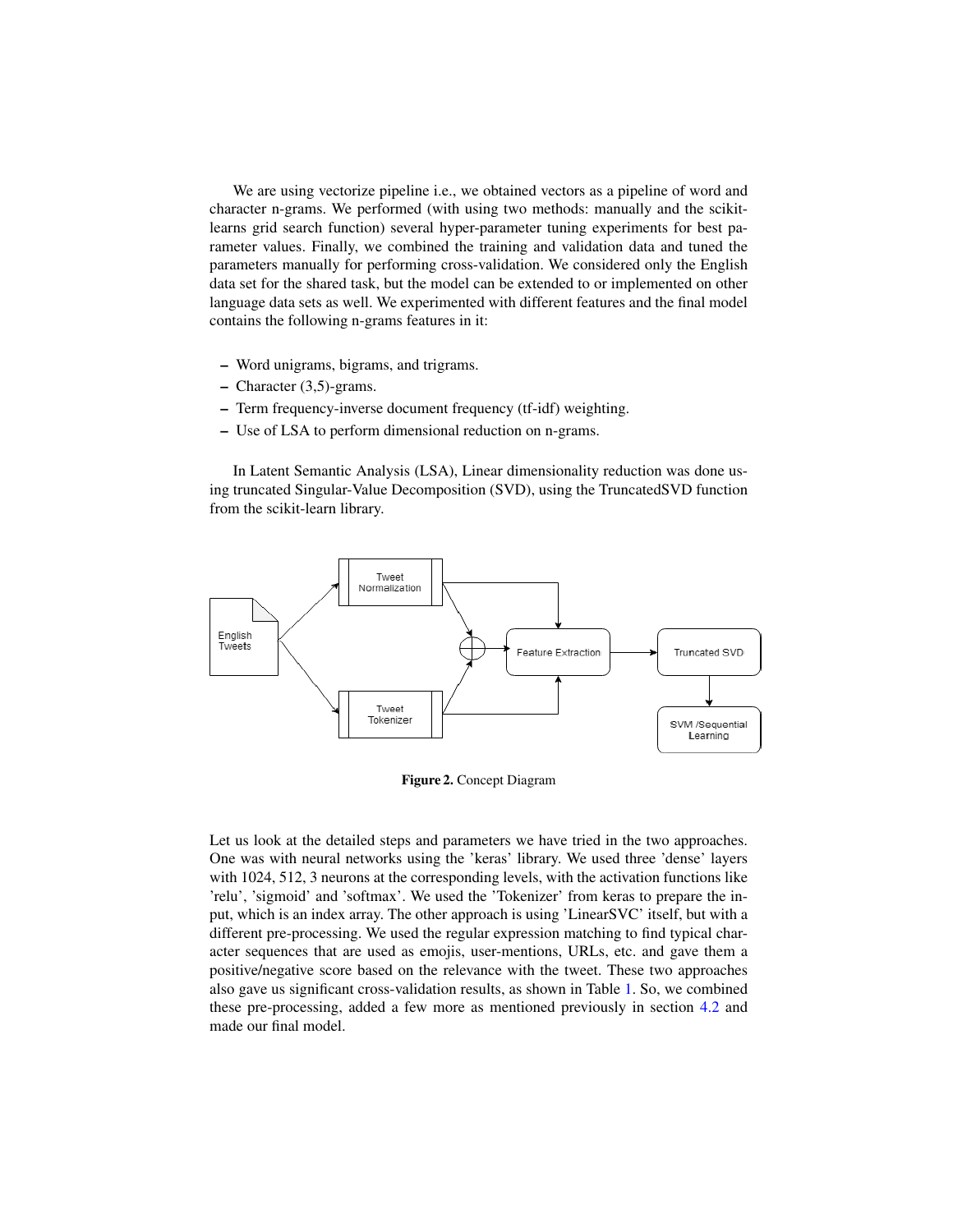### 5 Results and Analysis

The performance of the proposed author profiling system is calculated by accuracy. First, we need to calculate the accuracy for identifying bots vs humans. Then in the case of humans, we will calculate the accuracy for identifying males vs. females. But, we tried to identify the male or female or bot at first and then from the result, we identified whether it is a human or a bot, just to simplify the approach. The cross-validation results show considerable accuracy compared with the test results provided by organizers. The software submission and evaluation are done using TIRA [\[12\]](#page-6-14). We hope to increase the accuracy by adding more bot specific and relevant features in pre-processing in the future.

The profiling data is distributed into train and validation sets. So, to avoid leaving aside a significant portion of the training set for validation and to prevent over-fitting on the training set, we combined the data set and evaluated the accuracy. The proposed model is evaluated using stratified 3-fold, 5-fold, and 10-fold cross-validation during our experiments. Here, Table [1](#page-5-0) shows the cross-validation result which helps to choose the best model. We have submitted the TweetNorm+TweetTok+SVM model to the organizers.

<span id="page-5-0"></span>Table 1. Cross-Validation results

| <b>Methods</b>          | 3-fold | 5-fold | $10$ -fold |
|-------------------------|--------|--------|------------|
| TweetTok+Neural Network | 80.21  | 80.65  | 81.87      |
| TweetNorm+SVM           | 82.11  | 81.71  | 83.15      |
| TweetNorm+TweetTok+SVM  | 83.29  | 83.52  | 84.49      |

Our model got a test accuracy of 0.7242 for bots vs. humans and 0.4951 for gender, which for the English data set alone [\[16\]](#page-6-15). Low Dimensionality Statistical Embedding (LDSE) [\[13\]](#page-6-16) baseline accuracy given by the organizers using Naive Bayes for bots 0.9054 and gender 0.7800.

# 6 Conclusion and Future Work

We have developed an approach to classify the bots and humans on Twitter with better accuracy. We have also provided some hints on the existence of spurious accounts on social media and its future possibilities. We hope the results could have been better if we had done the bots vs. human part first and later the gender classification. However, this task of Author Profiling is still a subject of interest as various methodologies can be applied to increase the performance. So, we hope that our approach would spark some ideas in others for further improvements. Further, unsupervised tweet specific embedding, Twitter POS tagging will improve the results on larger data sets. We could further extend to other social media also like Facebook, Quora, Instagram, etc.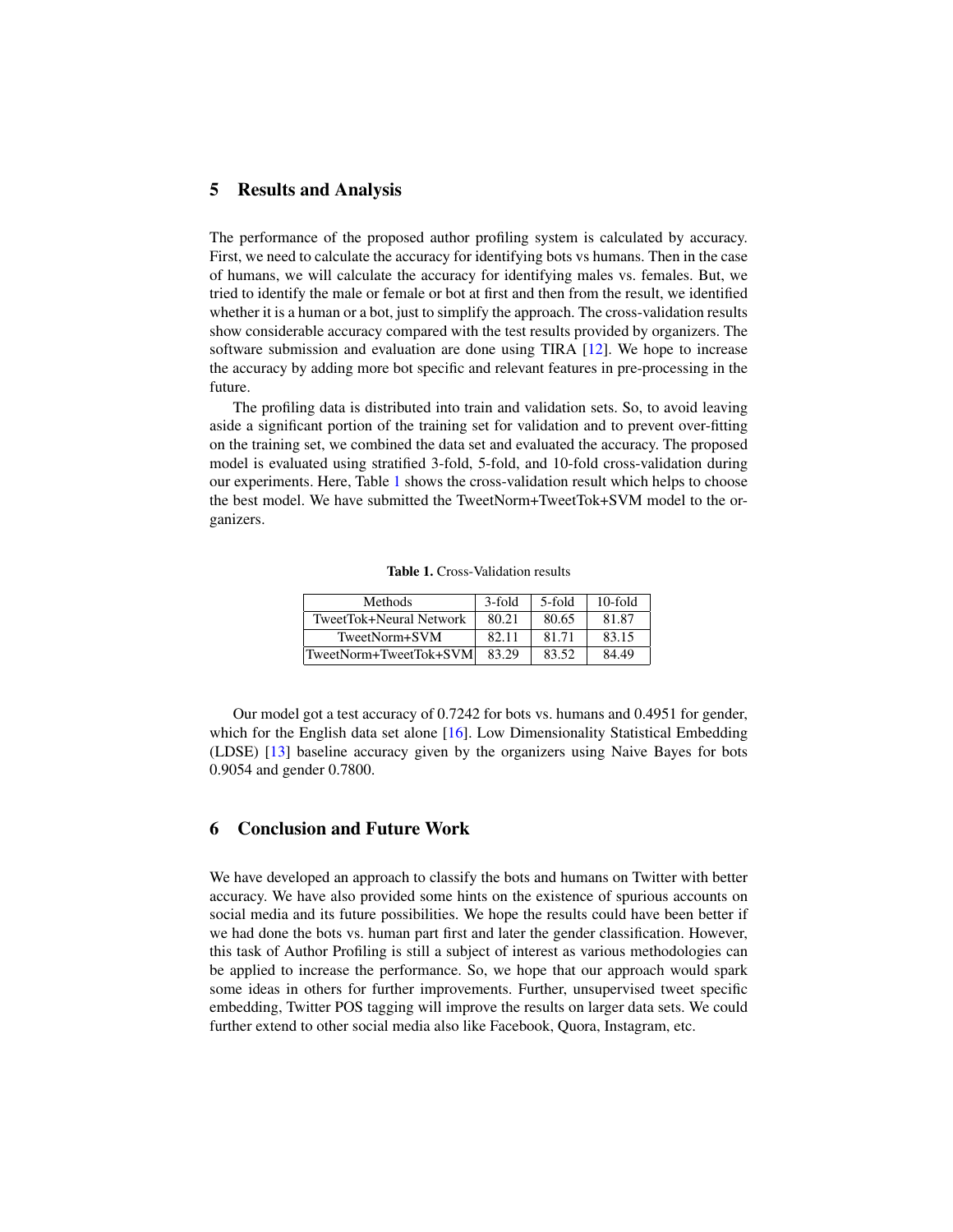### References

- <span id="page-6-2"></span>1. Donald j. trump on twitter: "justice ginsburg of the u.s. supreme court has embarrassed all by making very dumb political statements about me. her mind is shot - resign!". <https://bit.ly/2KJWwSa>. (Accessed on 06/28/2019).
- <span id="page-6-4"></span>2. For election day influence, twitter ruled social media - the new york times. <https://nyti.ms/2zKTXtp>. (Accessed on 06/28/2019).
- <span id="page-6-5"></span>3. They've got a twitter bot for that | the japan times. <https://bit.ly/2FzSFTC>. (Accessed on 06/28/2019).
- <span id="page-6-0"></span>4. Twitter - company. [https://about.twitter.com/en\\_us/company.html](https://about.twitter.com/en_us/company.html). (Accessed on 06/28/2019).
- <span id="page-6-1"></span>5. Twitter turns six. <https://bit.ly/2X3arEE>. (Accessed on 06/28/2019).
- <span id="page-6-7"></span>6. Meeyoung Cha, Hamed Haddadi, Fabricio Benevenuto, and Krishna P Gummadi. Measuring user influence in twitter: The million follower fallacy. In *fourth international AAAI conference on weblogs and social media*, 2010.
- <span id="page-6-8"></span>7. Zafar Gilani, Liang Wang, Jon Crowcroft, Mario Almeida, and Reza Farahbakhsh. Stweeler: A framework for twitter bot analysis. In *Proceedings of the 25th International Conference Companion on World Wide Web*, pages 37–38. International World Wide Web Conferences Steering Committee, 2016.
- <span id="page-6-13"></span>8. Miha Grčar, Darko Cherepnalkoski, Igor Mozetič, and Petra Kralj Novak. Stance and influence of twitter users regarding the brexit referendum. *Computational social networks*, 4(1):6, 2017.
- <span id="page-6-3"></span>9. Kyle Griffin. Twitter post: "cspan has posted the entire nearly 8-minute exchange between kamala harris and kavanaugh on the mueller probe. it is worth your time.". <http://tiny.cc/8anx8y>, septemeber 2018. (Accessed on 06/28/2019).
- <span id="page-6-6"></span>10. Stefanie Haustein, Timothy D Bowman, Kim Holmberg, Andrew Tsou, Cassidy R Sugimoto, and Vincent Larivière. Tweets as impact indicators: Examining the implications of automated bot accounts on twitter. *Journal of the Association for Information Science and Technology*, 67(1):232–238, 2016.
- <span id="page-6-10"></span>11. Sara PérezSoler, Esther Guerra, Juan de Lara, and Francisco Jurado. The rise of the (modelling) bots: towards assisted modelling via social networks. In *Proceedings of the 32nd IEEE/ACM International Conference on Automated Software Engineering*, pages 723–728. IEEE Press, 2017.
- <span id="page-6-14"></span>12. Martin Potthast, Tim Gollub, Matti Wiegmann, and Benno Stein. TIRA Integrated Research Architecture. In Nicola Ferro and Carol Peters, editors, *Information Retrieval Evaluation in a Changing World - Lessons Learned from 20 Years of CLEF*. Springer, 2019.
- <span id="page-6-16"></span>13. Francisco Rangel, Marc Franco-Salvador, and Paolo Rosso. A low dimensionality representation for language variety identification. In *International Conference on Intelligent Text Processing and Computational Linguistics*, pages 156–169. Springer, 2016.
- <span id="page-6-12"></span>14. Francisco Rangel, Paolo Rosso, Manuel Montes-y Gómez, Martin Potthast, and Benno Stein. Overview of the 6th author profiling task at pan 2018: multimodal gender identification in twitter. *Working Notes Papers of the CLEF*, 2018.
- <span id="page-6-11"></span>15. Francisco Rangel, Paolo Rosso, Martin Potthast, and Benno Stein. Overview of the 5th author profiling task at pan 2017: Gender and language variety identification in twitter. *Working Notes Papers of the CLEF*, 2017.
- <span id="page-6-15"></span>16. Rosso Paolo Rangel, Francisco. Overview of the 7th author profiling task at pan 2019: Bots and gender profiling. In *Cappellato L., Ferro N., MÃijller H, Losada D. (Eds.) CLEF 2019 Labs and Workshops*. CEUR Workshop Proceedings. CEUR-WS.org, 2019.
- <span id="page-6-9"></span>17. V Satuluri. Stay in the know [blog post], 2013.